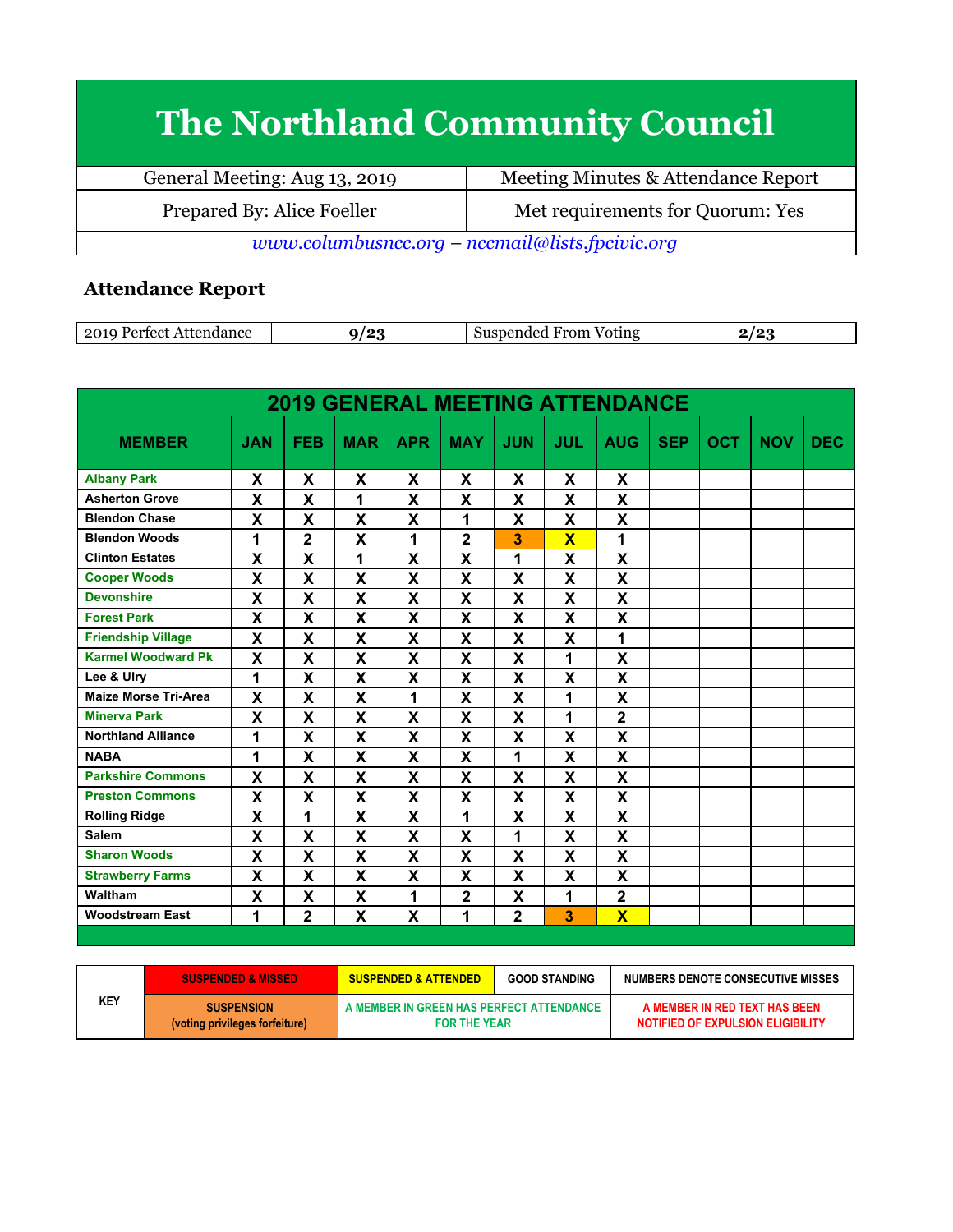| <b>Roll Call</b>                                                            | Alice Foeller                                                                                                                                                                                                                                                                                                                                                                                                                                                                                                                                                                                                                                                                                                                                                                                             |
|-----------------------------------------------------------------------------|-----------------------------------------------------------------------------------------------------------------------------------------------------------------------------------------------------------------------------------------------------------------------------------------------------------------------------------------------------------------------------------------------------------------------------------------------------------------------------------------------------------------------------------------------------------------------------------------------------------------------------------------------------------------------------------------------------------------------------------------------------------------------------------------------------------|
|                                                                             | <b>Liaison Reports</b>                                                                                                                                                                                                                                                                                                                                                                                                                                                                                                                                                                                                                                                                                                                                                                                    |
| <b>Columbus Fire Department</b><br>Station 24                               | No report<br>$\bullet$                                                                                                                                                                                                                                                                                                                                                                                                                                                                                                                                                                                                                                                                                                                                                                                    |
| <b>Columbus Police Department</b><br>Officers Scott Clinger / Larry Geis    |                                                                                                                                                                                                                                                                                                                                                                                                                                                                                                                                                                                                                                                                                                                                                                                                           |
| <b>City Attorney</b><br><b>Bill Sperlazza</b>                               |                                                                                                                                                                                                                                                                                                                                                                                                                                                                                                                                                                                                                                                                                                                                                                                                           |
| <b>FACT &amp; Consider Biking</b><br>David Roseman                          |                                                                                                                                                                                                                                                                                                                                                                                                                                                                                                                                                                                                                                                                                                                                                                                                           |
| <b>Columbus Public Library Liaison</b><br>Keith Hanson                      |                                                                                                                                                                                                                                                                                                                                                                                                                                                                                                                                                                                                                                                                                                                                                                                                           |
| <b>Northland Area Business Association</b><br>Dave Cooper                   | August 22, Golf Outing for NABA at York Country Club, which is a<br>$\bullet$<br>beautiful place to play. The proceeds go to NABA and 20% will go to<br>Elevate Northland. Nabacolumbus.org                                                                                                                                                                                                                                                                                                                                                                                                                                                                                                                                                                                                               |
| <b>City of Columbus Community Liaison</b><br>Alfred Akaiinyah               | $\bullet$                                                                                                                                                                                                                                                                                                                                                                                                                                                                                                                                                                                                                                                                                                                                                                                                 |
|                                                                             | <b>Selected Discussions</b>                                                                                                                                                                                                                                                                                                                                                                                                                                                                                                                                                                                                                                                                                                                                                                               |
| <b>Round Table Discussion</b>                                               |                                                                                                                                                                                                                                                                                                                                                                                                                                                                                                                                                                                                                                                                                                                                                                                                           |
|                                                                             | <b>NCC Officer Reports</b>                                                                                                                                                                                                                                                                                                                                                                                                                                                                                                                                                                                                                                                                                                                                                                                |
| <b>Treasurer</b><br><b>Felix Quachey</b>                                    | $\bullet$                                                                                                                                                                                                                                                                                                                                                                                                                                                                                                                                                                                                                                                                                                                                                                                                 |
| Secretary<br>Alice Foeller                                                  | $\bullet$                                                                                                                                                                                                                                                                                                                                                                                                                                                                                                                                                                                                                                                                                                                                                                                                 |
| <b>Vice President</b><br>Roger Davidson                                     | $\bullet$                                                                                                                                                                                                                                                                                                                                                                                                                                                                                                                                                                                                                                                                                                                                                                                                 |
| <b>President</b><br>Alicia Ward                                             | Tomorrow at noon, Elevate Northland at Ashland University<br>This Saturday 10a, Parade after-meeting<br>$\bullet$<br>Aug. 22 NABA Golf Outing York Golf Club<br>Aug. 22 Elevate Northland is putting on "Grant Writing Like a<br>Lawyer" put on by Columbus Legal Aid 6:30p Ashland U.<br>Sept. 14 10-2 Northland Bazaar at Epworth United Methodist Church<br>Sept. 25 6:30p Elevate Northland presents Marketing for Small<br><b>Business at Ashland University</b><br>Sept. 28 noon at Ashland University International Neighborhood<br>Potluck sponsored by Elevate Northland<br>Oct. 2 Meet the Candidates Events at Ashland University 6:30p Meet<br>$\bullet$<br>and Greet, Formal event begins at 7p; Candidates running for City<br>Council, Environmental Court Judge, Municipal Judge, issues. |
|                                                                             | <b>NCC Committee Reports</b>                                                                                                                                                                                                                                                                                                                                                                                                                                                                                                                                                                                                                                                                                                                                                                              |
| <b>Independence Day Parade Committee</b><br>Web site is northlandparade.org |                                                                                                                                                                                                                                                                                                                                                                                                                                                                                                                                                                                                                                                                                                                                                                                                           |
| <b>Development Committee</b><br>Dave Paul, Chair                            |                                                                                                                                                                                                                                                                                                                                                                                                                                                                                                                                                                                                                                                                                                                                                                                                           |
| <b>Graphics and Code Task Force</b><br>Bill Logan, Coordinator              | Congratulations on having 70 people at the picnic, a record. This is<br>$\bullet$<br>Northland Swim Club's 54 <sup>th</sup> year. We are the oldest and now the only<br>100-meter outdoor pool in the city. Check out our events until we<br>close on Labor Day. Sept. 1 is Family Night. Sunday before Labor<br>Day, it's pups in the pool on the last night.<br>$\bullet$                                                                                                                                                                                                                                                                                                                                                                                                                               |
|                                                                             | <b>Additional Discussions</b>                                                                                                                                                                                                                                                                                                                                                                                                                                                                                                                                                                                                                                                                                                                                                                             |
| <b>Other Old Business</b>                                                   | No report.<br>$\bullet$                                                                                                                                                                                                                                                                                                                                                                                                                                                                                                                                                                                                                                                                                                                                                                                   |
| <b>Other New Business</b>                                                   | No report.<br>$\bullet$                                                                                                                                                                                                                                                                                                                                                                                                                                                                                                                                                                                                                                                                                                                                                                                   |